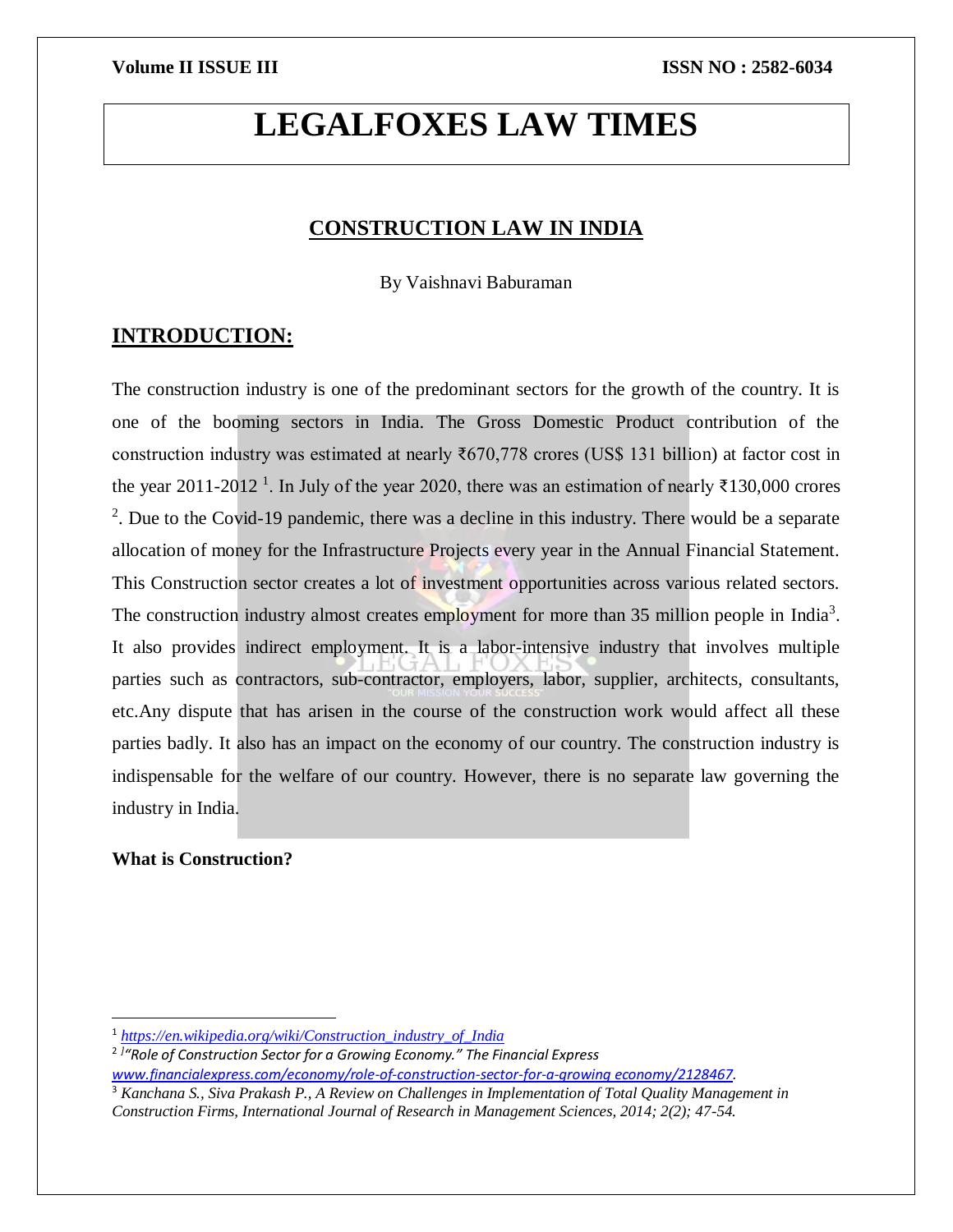It is the process of building something large or complicated<sup>4</sup>. It also includes repairs and maintenance work. Construction activity primarily comprises real estate and non-residential construction such as industrial sheds, pre-fabricated buildings. However, it also consists construction of roads, railways, urban infrastructure, ports, highways, bridges, etc. Various processes are involved in construction activities such as planning, financing, and design, etc.

### **Definition of Construction Law**

 $\overline{a}$ 

The Law that deals with any legal issues related to the construction activities such as roads, buildings, or any other structures. In India, there is no separate 'Construction Law' to deal with these issues. But an issue can be resolved under various laws of the Land such as Law of Contracts, Alternative Dispute Resolution, Specific Relief Act, etc.

Various issues associated with the construction activities like sudden demand for an increase of wages by laborers, a supply of sub-standard materials by suppliers, property issue, change of plan or design, increase in the amount of work allotted, Issues with subcontractors and suppliers, Non-availability of building materials, etc.<br>
FGAL FOXES

In State of U.P v. Ram Nath International Construction Pvt Ltd<sup>5</sup>, the drawings and designs were changed in the middle of the construction work resulted in an increased amount of work. So, the contractor's claim of a higher amount was awarded by the arbitrator. The State whom with the construction contract was entered; argued that the contractor is not entitled to a higher amount according to the terms of the contract and challenged this decision in the court. It was held under the Arbitration Act,1940 that the court cannot interfere in these circumstances and also denied the argument of the state, as there had been a material change of drawings and designs.

<sup>4</sup> *"CONSTRUCTION (Noun) Definition and Synonyms." Macmillan Dictionary, [www.macmillandictionary.com/dictionary/british/construction.](http://www.macmillandictionary.com/dictionary/british/construction) Accessed 11 Feb 2021.* <sup>5</sup> *AIR 1996 SC 782*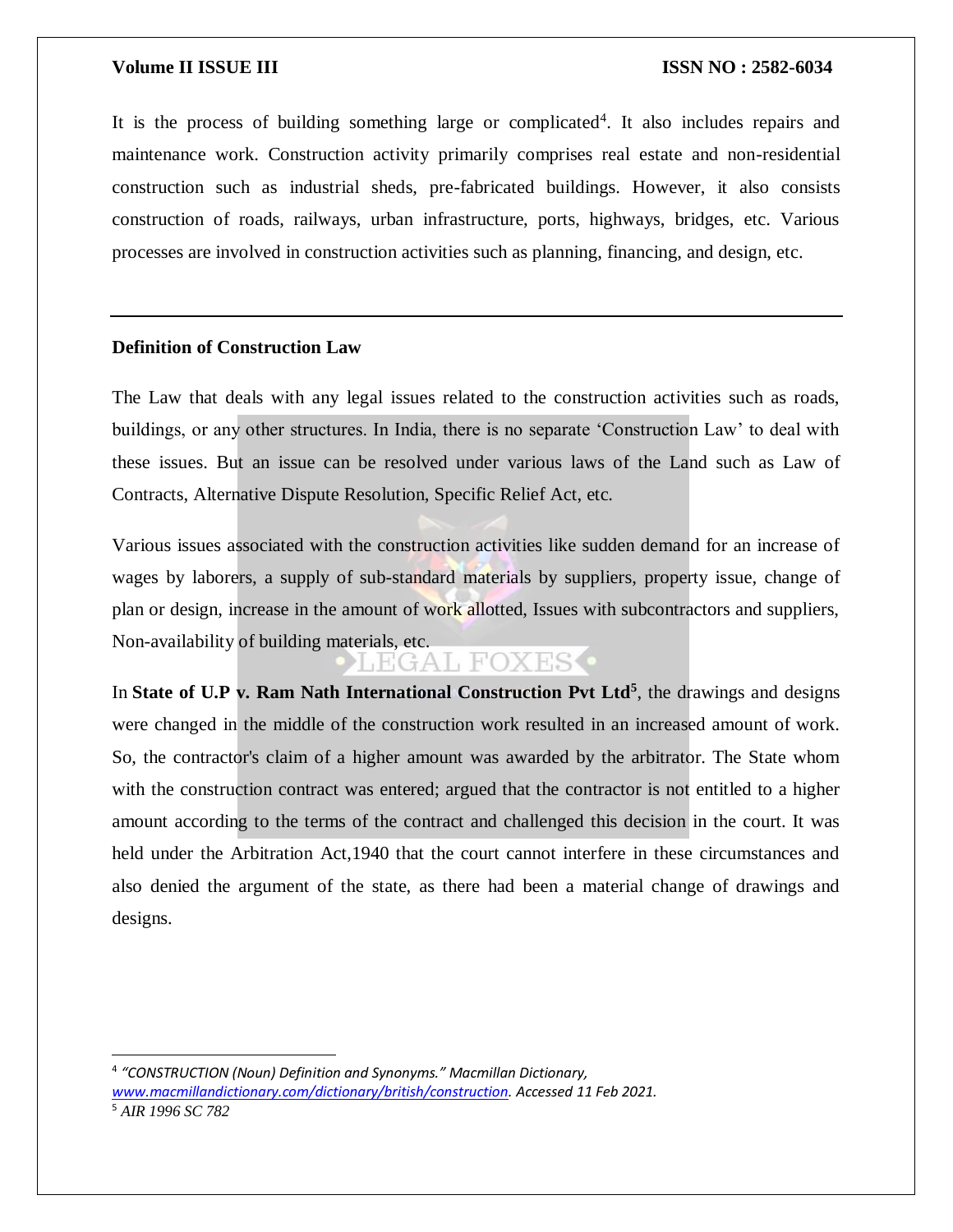In **Tarapore & Co v. State of M.P**<sup>6</sup>, the Supreme Court under the Arbitration Act, 1940 held that the escalated rates could be awarded in arbitration even though the contract does not stipulate for such rates.

In **State v. Allied Construction Engineers & Contractors**<sup>7</sup>, the arbitrator had awarded a certain amount of money for de-watering to the contractor under the Arbitration Act,1940, even though the schedule of bids and qualities included the rate of de-watering. This award was set aside by the court stating that an unjustifiable claim of the contractor cannot be entertained by the arbitrator.

However, all these issues have their origin from the Construction Contract only.

# **CONSTRUCTION CONTRACT:**

### **What is Construction Contract?**

It is an agreement between two parties that sets the scope and terms of a construction project. The two parties involved in the agreement are the Contractor(s) doing the construction work and the Person(s) or Company that hires them to do the work  $^{[8]}$ . Both the public sector and private sector engaged in construction activities.

According to Article 299 of the Indian Constitution, Government can also enter into a contract. It states as follows:

*(1) All contracts made in the exercise of the executive power of the Union or a State shall be expressed to be made by the President, or by the Governor of the State, as the case may be, and all such contracts and assurances of property made in the exercise of that power shall be executed on behalf of the President or the Governor by such persons and in such manner as he may direct or authorize.*

 $\overline{\phantom{a}}$ 

<sup>6</sup> *[\(1994\)](http://www.scconline.com/DocumentLink/1KvsNcY1) 3 SCC 521*

<sup>7</sup> *AIR 1996 All. 295 (DB) at 298, 299*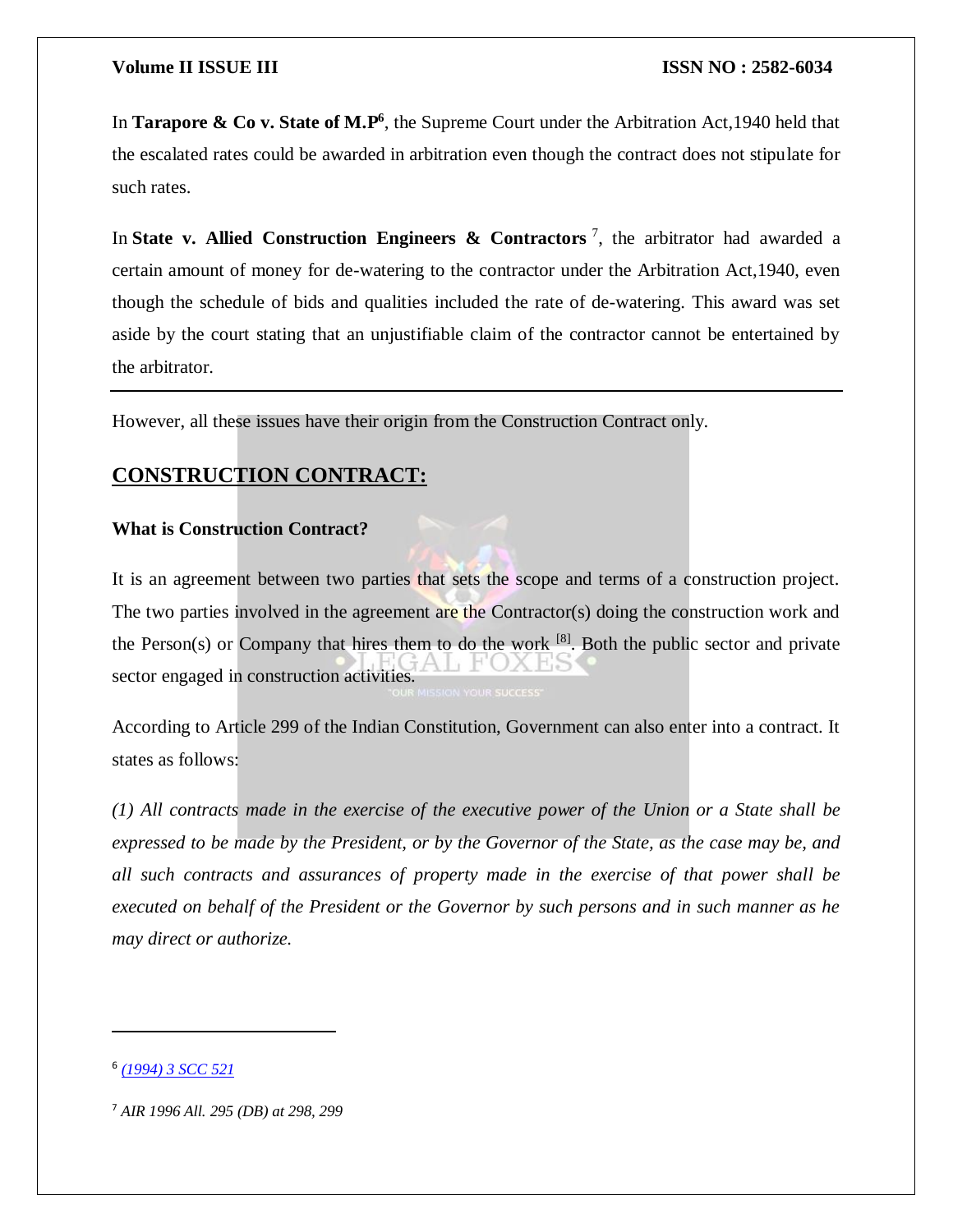*(2) Neither the President nor the Governor shall be personally liable in respect of any contract or assurance made or executed for this Constitution, or the purposes of any enactment relating to the Government of India heretofore in force, nor shall any person making or executing any such contract or assurance on behalf of any of them be personally liable in respect thereof."*

### **Formation of Construction Contract**

Construction Contracts can be formed as per the Indian Contract Act,1872 because there are no specific formalities required for a construction contract. As per section 10 of the Indian contract act, all agreements are contract if it satisfies the following conditions:

- The parties should be competent to contract
- Consent should be free
- Consideration and object should be lawful
- Should not expressly be declared to be void
- There should be an offer and acceptance

The Construction Contract requires various documents such as  $8$ 

- The Main Agreement
- Specifications
- Drawings
- General conditions
- Special conditions
- Bill of quantity (BOQ)
- Contractor Bid

 $\overline{a}$ 

<sup>8</sup> *[http://www.icaindia.co.in/icanet/quterli/oct-dec2000/ICA\\_oct1.htm](http://www.icaindia.co.in/icanet/quterli/oct-dec2000/ICA_oct1.htm)*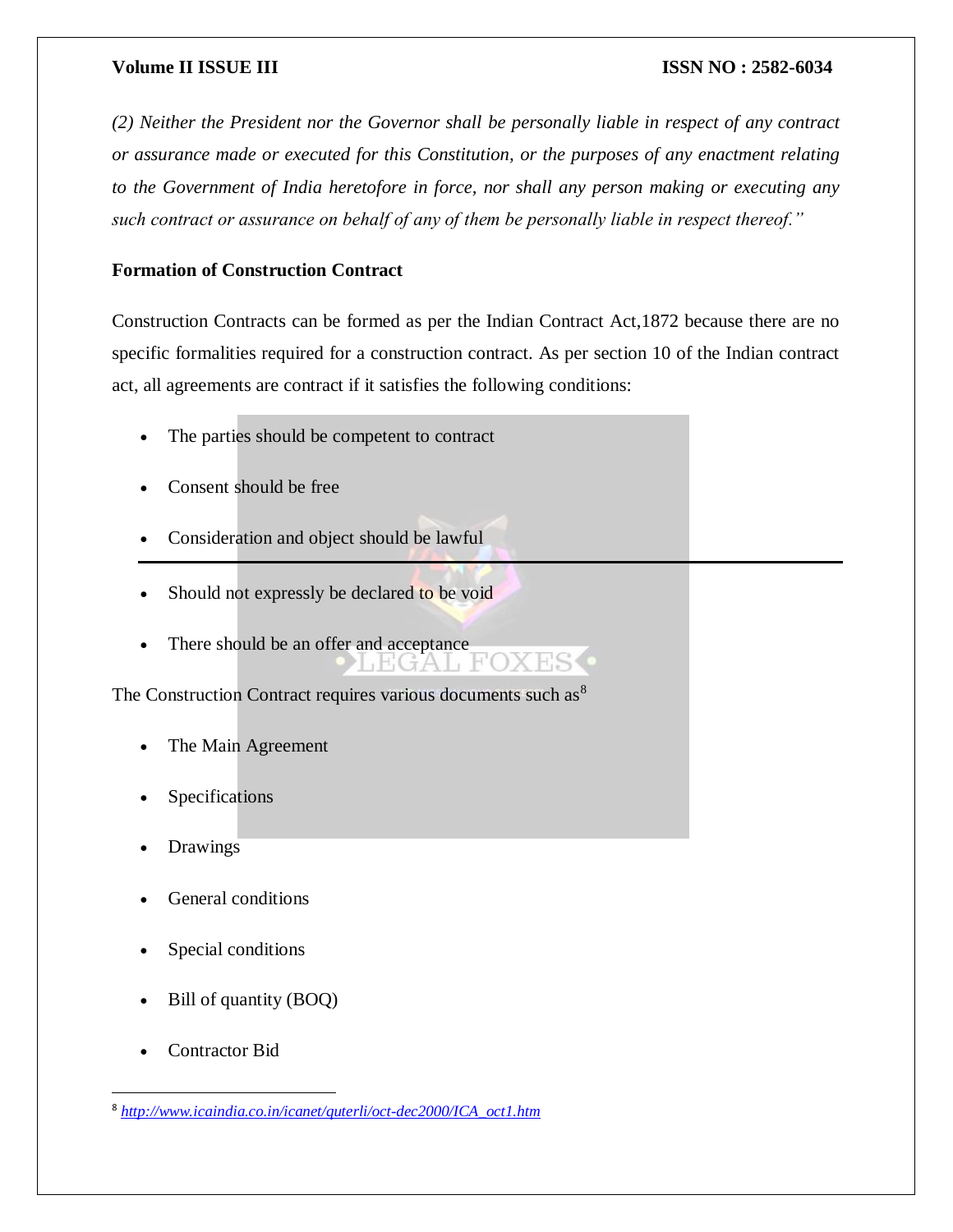- The Letter of Acceptance
- Schedule of Rates
- The Bond

The agreement should contain the following:<sup>9</sup>

- Nature of work
- Time Duration of work
- Parties involved in the construction project
- The cost of labor and materials
- Way of communication between the parties

*[8]*

*[9] "What Is a Construction Contract Agreement?" The Balance Small Business, 13 Dec. 2020, [www.thebalancesmb.com/contract-agreements-844530.](http://www.thebalancesmb.com/contract-agreements-844530)*

- Procedure for changing the part of the agreement or scope of the work
- Dispute resolution mechanisms

The general conditions of the construction contract should state the following:

Rights and responsibilities of the owner and contractors;

Payment mode;

 $\overline{\phantom{a}}$ 

The penalty for delay, etc.

Special conditions are the one which required in extraordinary circumstances.

<sup>9</sup> *[http://www.icaindia.co.in/icanet/quterli/oct-dec2000/ICA\\_oct1.htm](http://www.icaindia.co.in/icanet/quterli/oct-dec2000/ICA_oct1.htm)*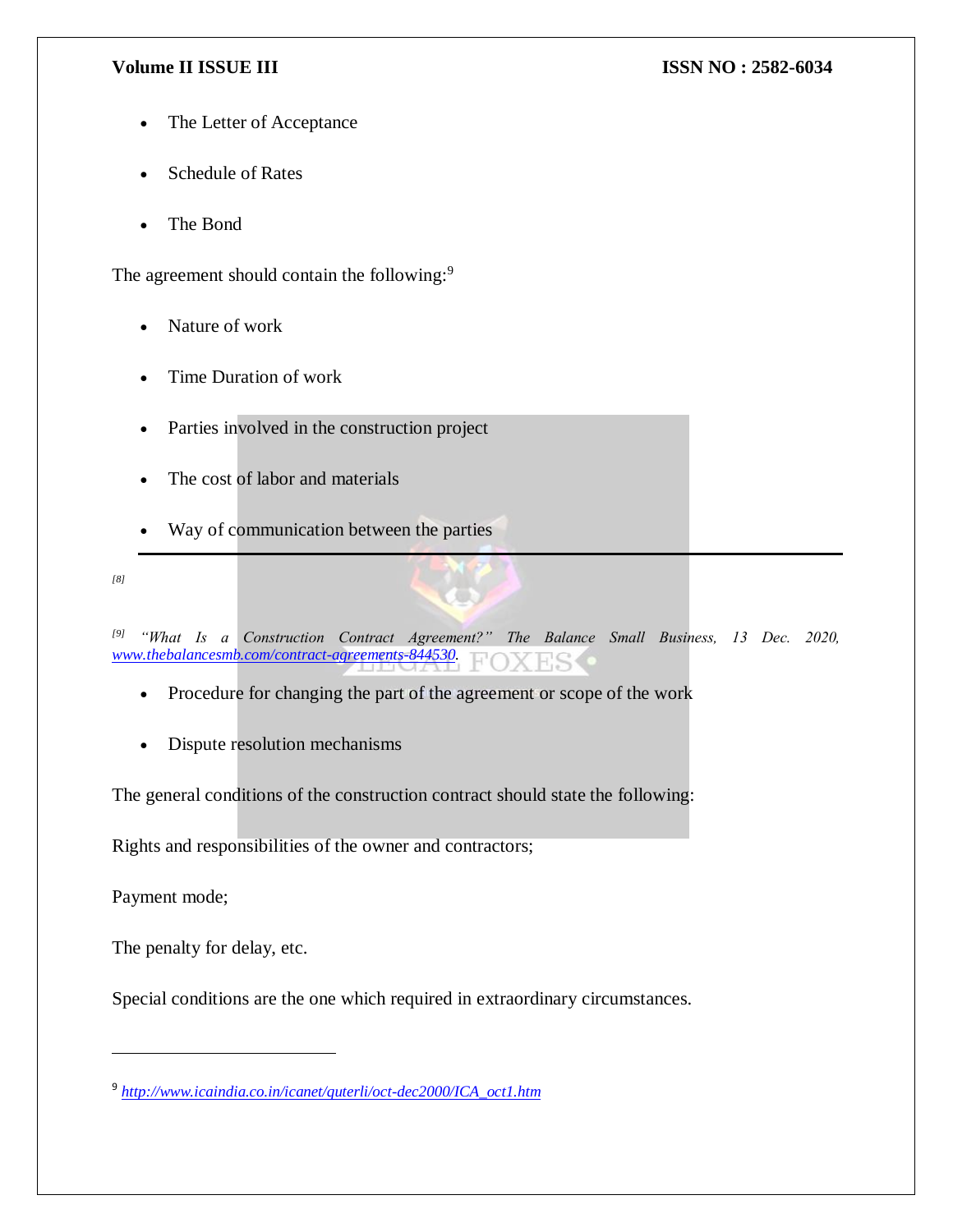In **Nabha Power Limited v Punjab State Power Corporation Limited & Another<sup>10</sup> ,** the Supreme Court has warned commercial courts from depending on implied terms in the contract in which dispute has arisen from the construction contract. The Supreme Court affirmed the five conditions test laid down in the **BP Refinery (Westernport) Proprietary Ltd v Shire of Hastings<sup>11</sup>** for the interpretation of implied terms are as follows:

- The Implied term must be reasonable and equitable;
- It must be necessary to give business efficacy to the lease;
- It must be an obvious one;
- It must be capable of clear expression;
- It must not contradict any other terms of the contract.

If there is any breach of the construction contract, parties can resolve the issue through the contract act itself by claiming compensation for the breach. Or else they can file a case under the Specific relief act and also can solve the dispute under alternative dispute resolution mechanisms. A separate clause should be dedicated in the agreement stating that a way of resolving the issue.

Under Section 73 and 74 of the Indian Contract Act 1872, an aggrieved party can claim compensation for the breach of the contract.

### Section 73 of the Indian Contract Act 1872 states as follows:

*"When a contract has been broken, the party who suffers by such breach is entitled to receive, from the party who has broken the contract, compensation for any loss or damage caused to him thereby, which naturally arose in the usual course of things from such breach, or which the parties knew, when they made the contract, to be likely to result from the breach of it".*

Section 74 of the Indian Contract Act 1872 states as follows:

 $\overline{\phantom{a}}$ 

<sup>10</sup> *CIVIL APPEAL No.179 of 2017*

<sup>11</sup> *] (1977) 180 [CLR](https://www.google.com/search?q=CLR&stick=H4sIAAAAAAAAAONgVuLUz9U3MDVMqTBcxMrs7BMEAN5mUPITAAAA&sa=X&ved=2ahUKEwjOisup8t7uAhXCgeYKHZpUCTcQmxMoATAPegQIFRAD) 266*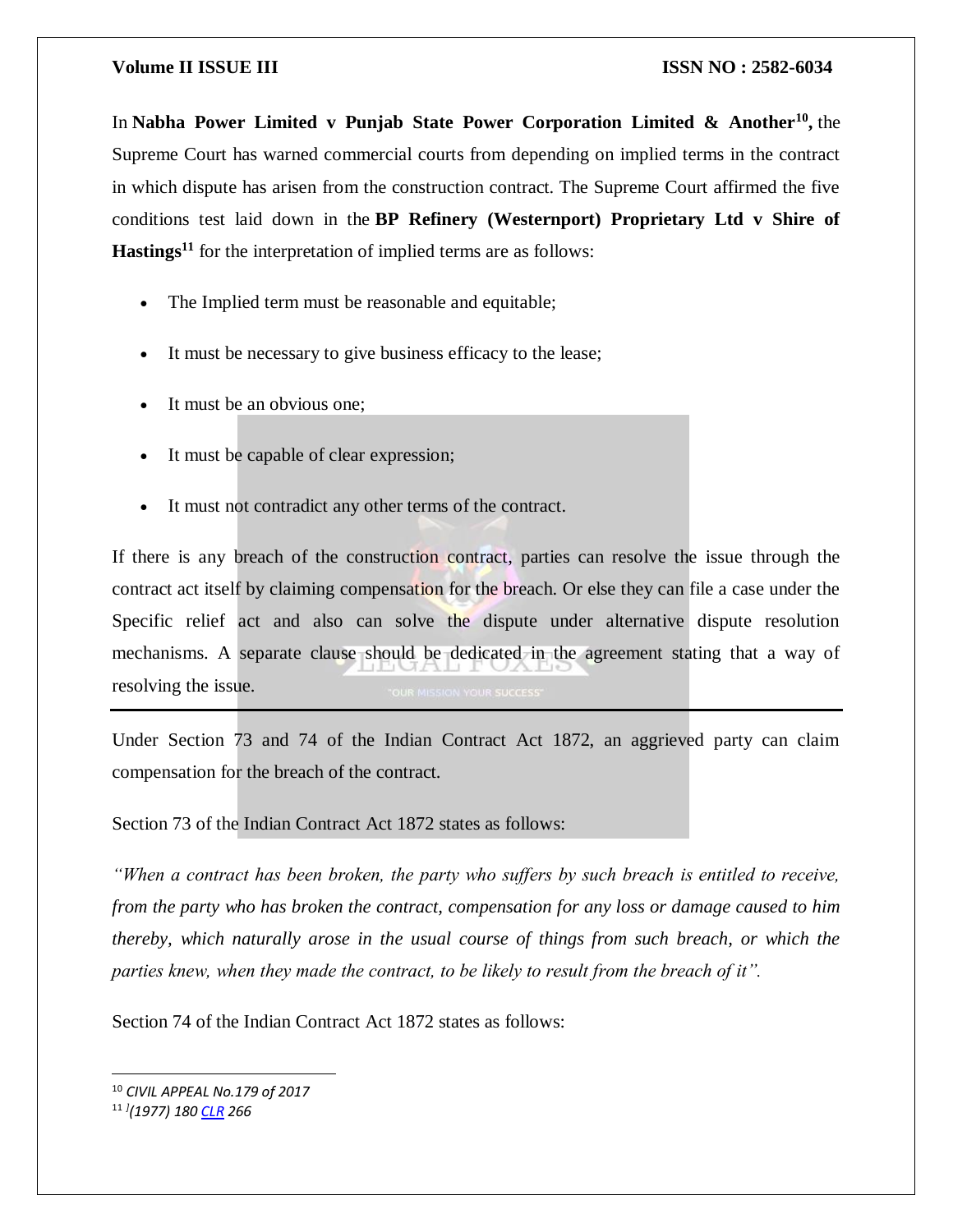*"When a contract has been broken, if a sum is named in the contract as the amount to be paid in case of such breach, or if the contract contains any other stipulation by way of penalty, the party complaining of the breach is entitled, whether or not actual damage or loss is provided to have been caused thereby, to receive from the party who has broken the contract reasonable compensation not exceeding the amount so named, or the case may be, the penalty stipulated for."*

In **A. T. Brij Paul Singh v. State of Gujarat<sup>12</sup>, the court while interpreting Section 73 of the** contract act, 1872 held that the damages can be claimed by the contractor if it has been proved that the government breached the contract.

# **SPECIFIC RELIEF ACT:**

It is an act through which remedy can be ascertained by the parties of the contract whose civilor contractual rights are violated. The following remedies are available for the parties under the specific relief act, 1963<sup>13</sup>.

- Recovery of possession of the property
- Specific performance of contracts
- Rectification of instruments
- Cancellation of Instruments
- Rescission of contracts
- Declaratory decrees

 $\overline{a}$ 

<sup>12</sup> *[\(1984\)](http://www.scconline.com/DocumentLink/IQtuKt12) 4 SCC 59*

<sup>13</sup> *[https://en.wikipedia.org/wiki/Specific\\_Relief\\_Act\\_1963](https://en.wikipedia.org/wiki/Specific_Relief_Act_1963)*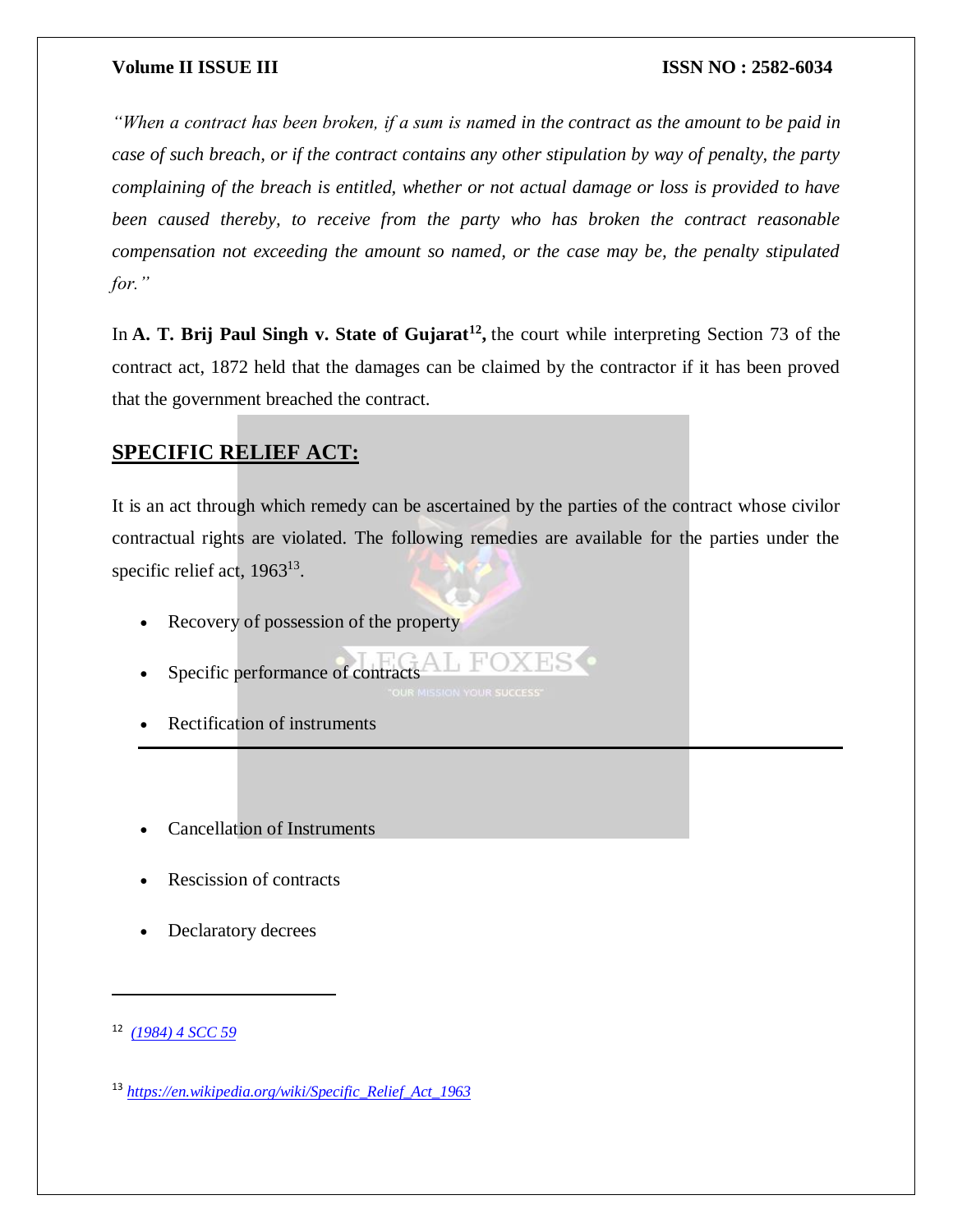Injunction

 $\overline{a}$ 

The Specific relief act,1963 got amended in the year 2018. The changes made to the act which would be beneficial to the construction sector are as follows<sup>14</sup>

- The new amendment act restricted the civil court from granting an injunction for such infrastructure projects that would delay the project.
- Making specific performance as an available remedy by choice.
- Coming up with a new remedy called the substituted performance of a contract.

Specific performance means instigating a party who breached the contract by not performing what he promised, to perform according to that contract.

Substituted performance means the aggrieved party can avail the performance from the third party rather than pushing the counterparty to perform the same.

# **ALTERNATIVE DISPUTE RESOLUTION MECHANISM:**

Most of the contract would contain the dispute resolution clause. According to that clause only, parties should resolve the disputes. This clause would resolve the issue quickly without court intervention and help us to get a quality outcome. ADR mechanisms have various modes of resolving disputes. They are as follows:

 **Negotiation**: *Consilia Omnia verbis Prius experiri, quam armis sapientem decet*is a famous legal maxim which states that an intelligent man will prefer negotiation before using the arms. In this mode, parties come to a settlement without any third-party intervention.

<sup>14</sup> *Bhadbhade, Nilima. "The Specific Relief (Amendment) Act 2018: A Hurried Legislation." Bar and Bench - Indian Legal News, 9 Oct. 2018, [www.barandbench.com/columns/specific-relief-amendment-act-hurried](www.barandbench.com/columns/specific-relief-amendment-act-hurried%20legislation%23:%7E:text=The%20most%20important%20changes%20in,stop%20progress%20of%20infrastructure%20projects.)  [legislation#:%7E:text=The%20most%20important%20changes%20in,stop%20progress%20of%20infrastructure%2](www.barandbench.com/columns/specific-relief-amendment-act-hurried%20legislation%23:%7E:text=The%20most%20important%20changes%20in,stop%20progress%20of%20infrastructure%20projects.) [0projects.](www.barandbench.com/columns/specific-relief-amendment-act-hurried%20legislation%23:%7E:text=The%20most%20important%20changes%20in,stop%20progress%20of%20infrastructure%20projects.)*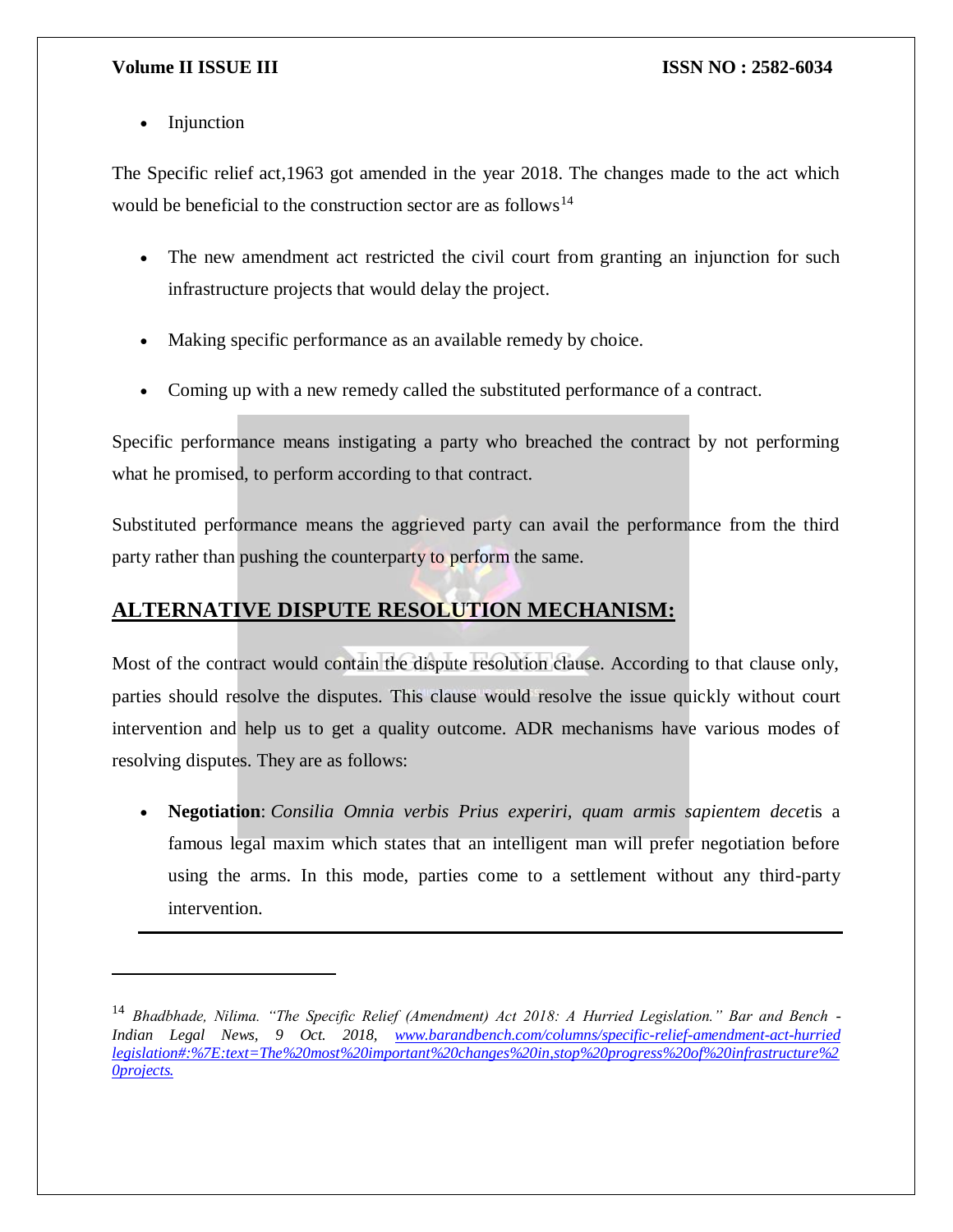- **Mediation**: In this mode, a third person would help the parties to come to a settlement. He is called a mediator and should be impartial and independent.
- **Conciliation**: Here, a person called a conciliator would be present. He will assist the parties to conclude.
- **Arbitration**: An Arbitrator will be appointed by the parties to resolve the dispute that arises between them. The decision of an arbitrator is binding on the parties.
- **Med-Arb**: This includes both mediation and arbitration. A third party will act as both the mediator and arbitrator. First, an issue would be resolved in the mode of mediation. Still, if there is an issue that can be settled through arbitration by the same person.
- **Expert determination**: In this mode, if a dispute has arisen it would be submitted in the way of the agreement before one or more experts. He would give the decision which is binding on the parties unless the parties agreed otherwise.
- **Dispute Board:** A board consists of 3 members would regularly visit the construction site. They would recommend settlement if any dispute has arisen in the course of HGAL FOXESS construction.
- The Parties can opt for any of the above-mentioned methods to resolve the dispute by stating it in the agreement. Arbitration became the Common method of resolving an issue of a construction contract. Various amendments have been made to the arbitration and conciliation act also.

# **COMPARISON WITH OTHER COUNTRIES<sup>15</sup>:**

 $\overline{a}$ 

United Kingdom, Singapore, China, and each state of America contains a separate act called Construction Act. As stated earlier, India doesn't have an Act such as that. The Following are

<sup>15</sup> *P Mahtani, Praveen. "Reformation of Construction Law in India." Legal Era, 21 Oct. 2020, <www.legaleraonline.com/within-the-circle/reformation-of-construction-law-in-india-671465.>*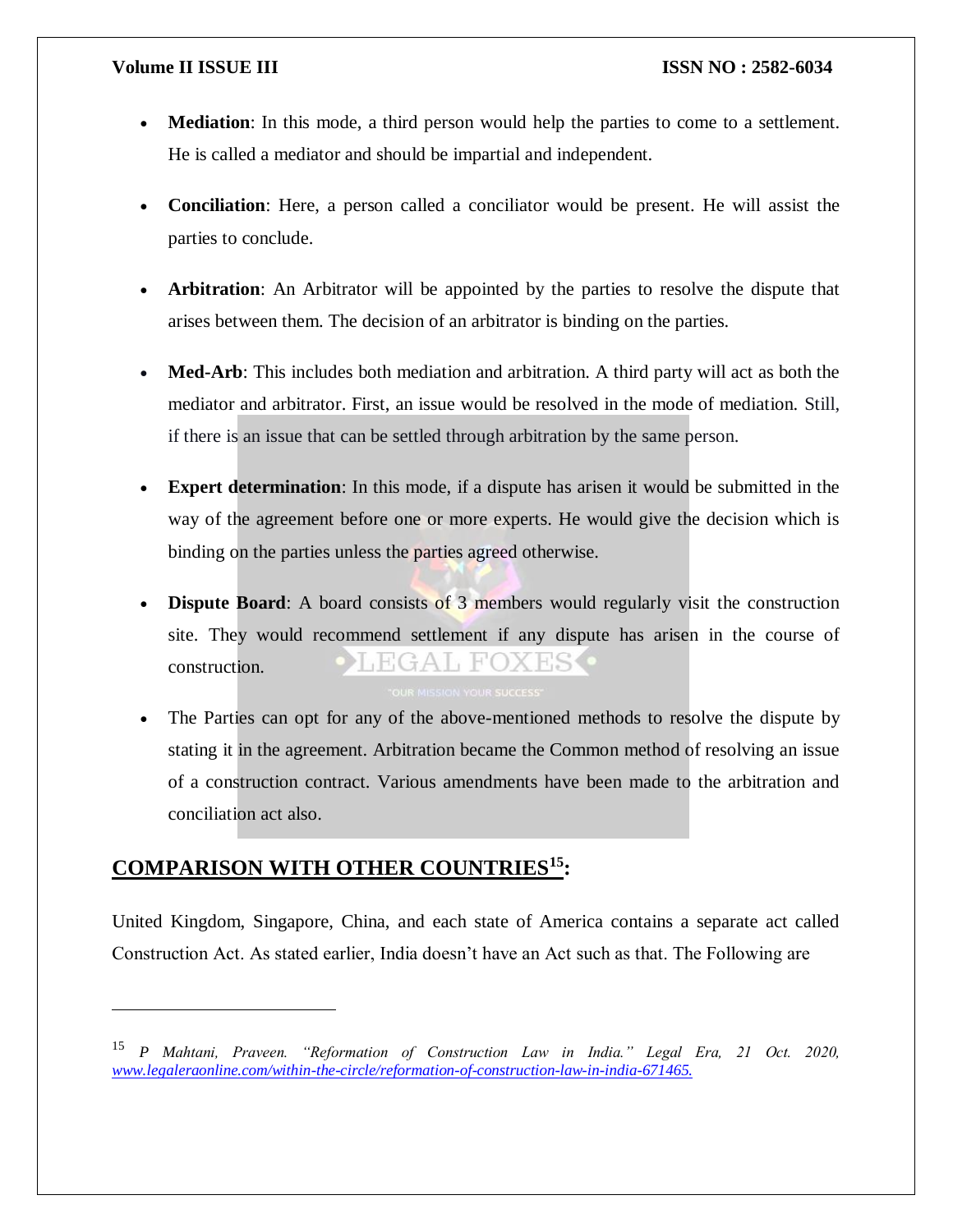some of the provisions that need to be incorporated into our Indian Law concerning construction disputes.

### **Slip Rule**

The United Kingdom Construction Act contains a provision called slip rule that allows the adjudicator to correct any accidental error or omission within a reasonable time while making the decision.

### **Mistake in Bid**

In the United States, there is a separate provision called a mistake in the bid.That allows the company to withdraw its bid, in case, it has made a bonafide mistake while submission of its bid.

### **Price balancing in Contract**

In the Indian context, the issue of agreement with contractors has front-end loading payment became common. Like middle east countries, we also should have a provision of price balancing in a contract.



### **CONCLUSION:**

Law, in general, was created for governing society. Then why separate law for the governance of each aspect individually? The reason for that is to govern every industry or sector properly and to address their issue in particular. But why no separate law for the governance of the construction industry? The Construction Industry is essential for a developing country. It contributes a lot to the growth of the economy. There are a lot of unaddressed issues in that industry that needs to be resolved. Even though in India, Construction Industry is governed by various laws of our country; a problem in the interpretation of the law, no standard format for construction contract often leads to dispute. The dispute arose in the construction industry not only affects that industry alone but also other industries that have been connected with. Construction Industry Development Council (*CIDC*) also demanded a unified construction law in 2018 & they also